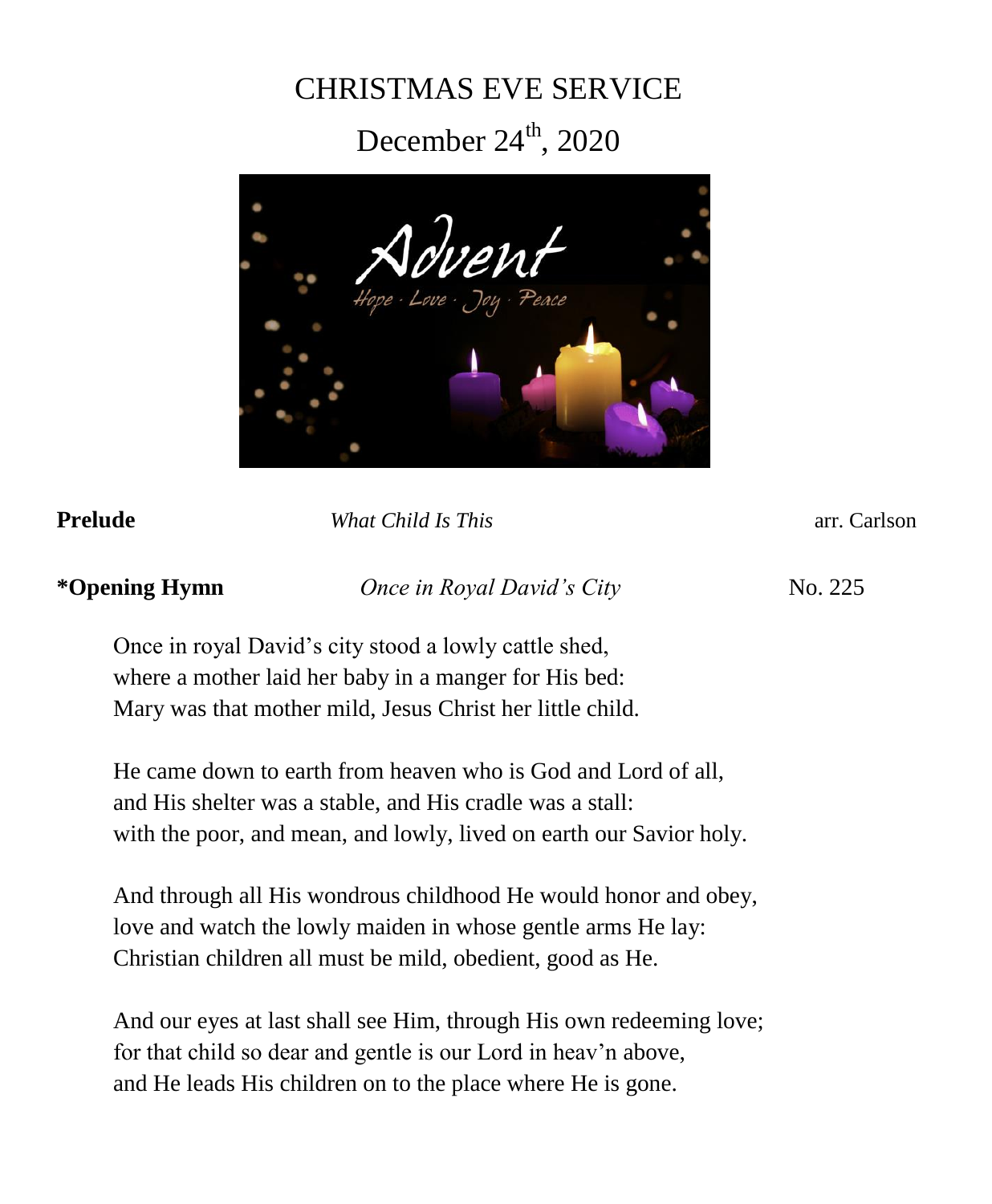Not in that poor lowly stable, with the oxen standing by, we shall see Him, but in heaven, set at God's right hand on high; when like stars His children crowned all in white shall wait around.

**\*Call to Worship:** Psalm 24 Responsive Reading pp 791-792 Trinity Hymnal

Leader: The Earth is the LORD's, and everything in it, the world and all who live in it;

Congregation: **for he founded it upon the seas and established it upon the waters.**

Leader: Who may ascend the hill of the LORD? Who may stand in his holy place?

## Congregation: **He who has clean hands and a pure heart, who does not lift up his soul to an idol or swear by what is false.**

Leader: He will receive blessing from the LORD and vindication from God his Savior.

## Congregation: **Such is the generation of those who seek him, who seek your face, O God of Jacob.**

Leader: Lift up your heads, O you gates; be lifted up, you ancient doors, that the King of Glory may come in.

## Congregation: **Who is this King of Glory? The LORD strong and mighty, the LORD mighty in battle.**

Leader: Lift up you heads, O you gates; lift them up, you ancient doors, that the King of Glory might come in.

Congregation: **Who is he, this King of glory? The LORD Almighty- he is the King of glory.**

## **\*Prayer of Invocation**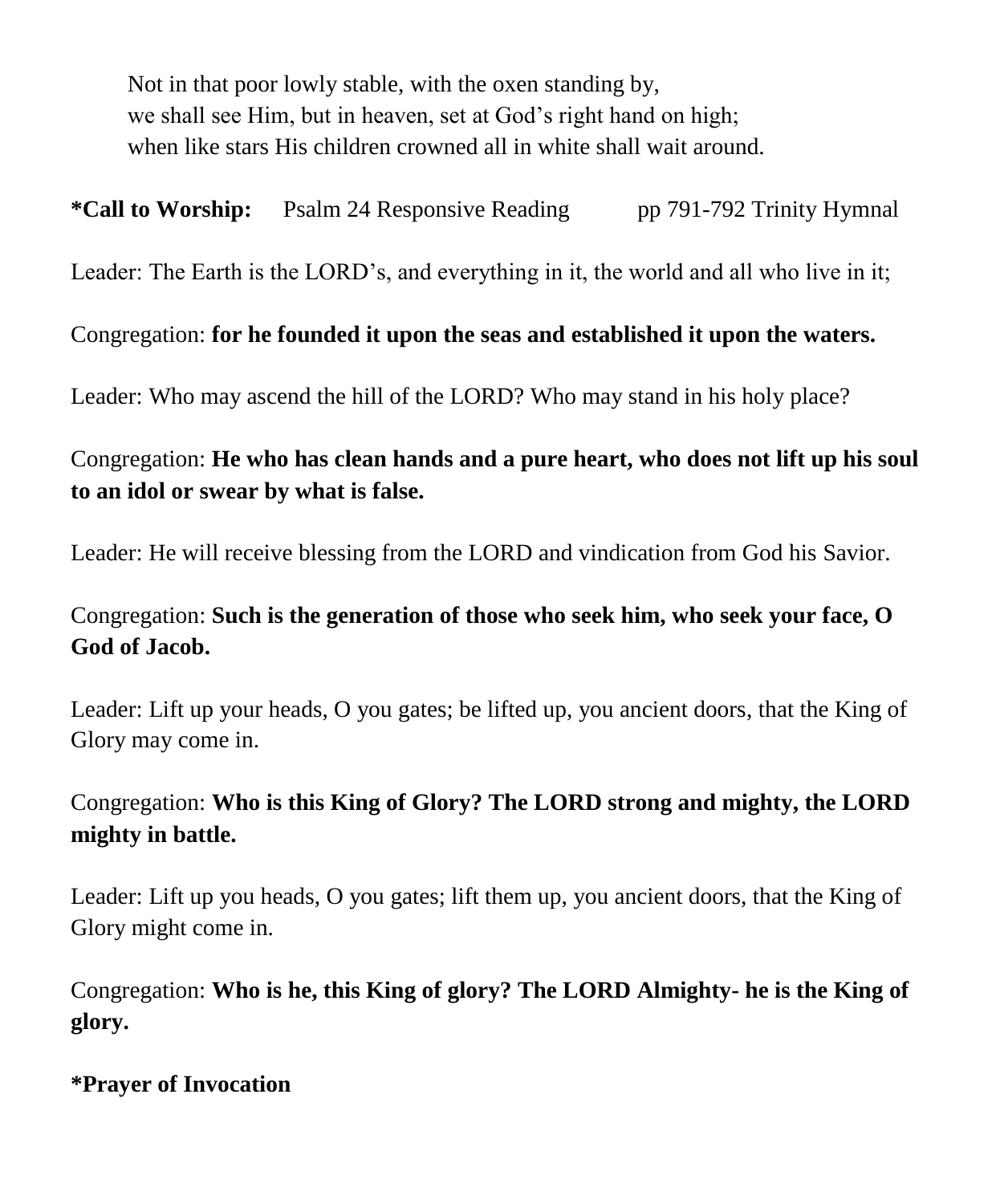#### **\*Hymn** *Away in a Manger*No. 205

Away in a manger, no crib for a bed, the little Lord Jesus laid down His sweet head; the stars in the bright sky looked down where He lay, the little Lord Jesus, asleep on the hay.

The cattle are lowing, the baby awakes, but little Lord Jesus no crying He makes; I love Thee, Lord Jesus! Look down from the sky, and stay by my cradle till morning is nigh.

Be near me, Lord Jesus, I ask Thee to stay close by me forever, and love me, I pray; bless all the dear children in Thy tender care, and fit us for heaven, to live with Thee there.

### **Lighting of the Advent Candles**

### **Scripture Reading 1:** Genesis 3: 1-19

**\*Hymn** *The First Noel*

1 The first Noel the angel did say was to certain poor shepherds in fields as they lay; in fields where they lay keeping their sheep, on a cold winter's night that was so deep.

Refrain: Noel, Noel, Noel, Noel, born is the King of Israel.

2 They looked up and saw a star shining in the east, beyond them far; and to the earth it gave great light, and so it continued both day and night. [Refrain]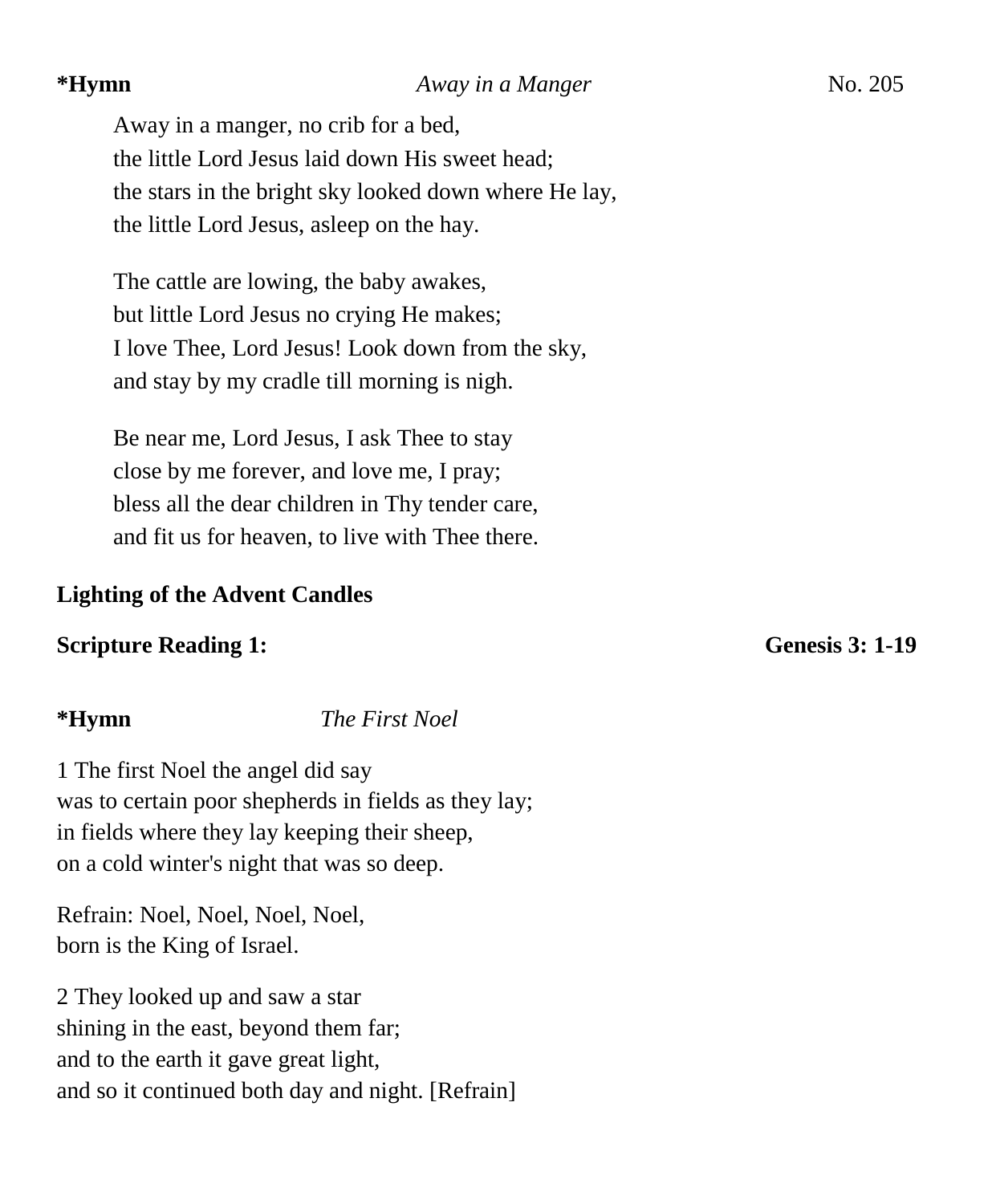3 And by the light of that same star three Wise Men came from country far; to seek for a king was their intent, and to follow the star wherever it went. [Refrain]

4 This star drew nigh to the northwest, o'er Bethlehem it took its rest; and there it did both stop and stay, right over the place where Jesus lay. [Refrain]

5 Then entered in those Wise Men three, full reverently upon the knee, and offered there, in his presence, their gold and myrrh and frankincense. [Refrain] CCLI SONG #31047 Public Domain

### **Scripture Reading 2:** Micah 5:1-5a

# **\* Hymn** *Go, Tell It on the Mountain* No. 224

Go, tell it on the mountain, over the hills and everywhere; Go, tell it on the mountain, that Jesus Christ is born.

While shepherds kept their watching o'er silent flocks by night, behold throughout the heavens there shone a holy light. Go, tell it on the mountain, over the hills and everywhere; Go, tell it on the mountain, that Jesus Christ is born.

The shepherds feared and trembled when, lo! above the earth, rang out the angel's chorus that hailed the Savior's birth. Go, tell it on the mountain, over the hills and everywhere; Go, tell it on the mountain, that Jesus Christ is born.

Down in a lowly manger the humble Christ was born, and God sent us salvation that blessèd Christmas morn. Go, tell it on the mountain, over the hills and everywhere; Go, tell it on the mountain, that Jesus Christ is born.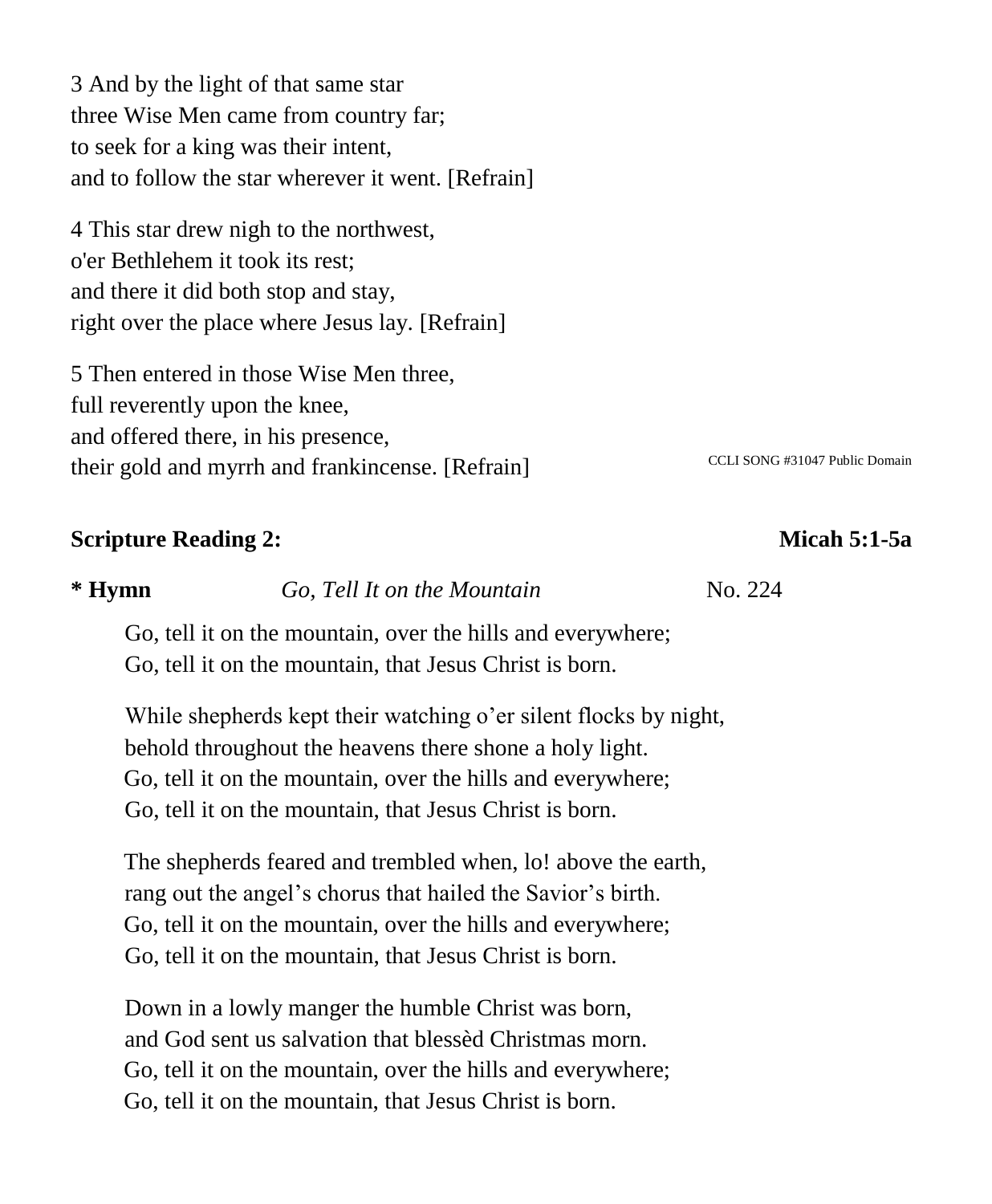#### **Scripture Reading 3: John 1:1-18**

# Let all mortal flesh keep silence, and with fear and trembling stand; ponder nothing earthly-minded, for with blessing in His hand, Christ our God to earth descendeth, our full homage to demand. King of kings, yet born of Mary, as of old on earth He stood, Lord of lords, in human vesture, in the body and the blood, He will give to all the faithful His own self for heav'nly food. Rank on rank the host of heaven spreads its vanguard on the way, as the Light of light descendeth from the realms of endless day,

that the pow'rs of hell may vanish as the darkness clears away.

At His feet the six-winged seraph; cherubim, with sleepless eye, veil their faces to the presence, as with ceaseless voice they cry, "Alleluia, alleluia, alleluia, Lord Most High!"

### **Sermon Text: Isaiah 9:2-7**

#### **\* Closing Hymn** *Silent Night* **No. 210**

Silent night! Holy night! All is calm, all is bright, Round yon virgin mother and Child.

Holy Infant, so tender and mild,

Sleep in heavenly peace; Sleep in heavenly peace.

Silent night! Holy night! Shepherds quake at the sight! Glories stream from heaven afar, Heav'nly hosts sing alleluia;

Christ, the Savior, is born! Christ the Savior is born!

#### **\*Hymn** *Let All Mortal Flesh Keep Silence* No. 193